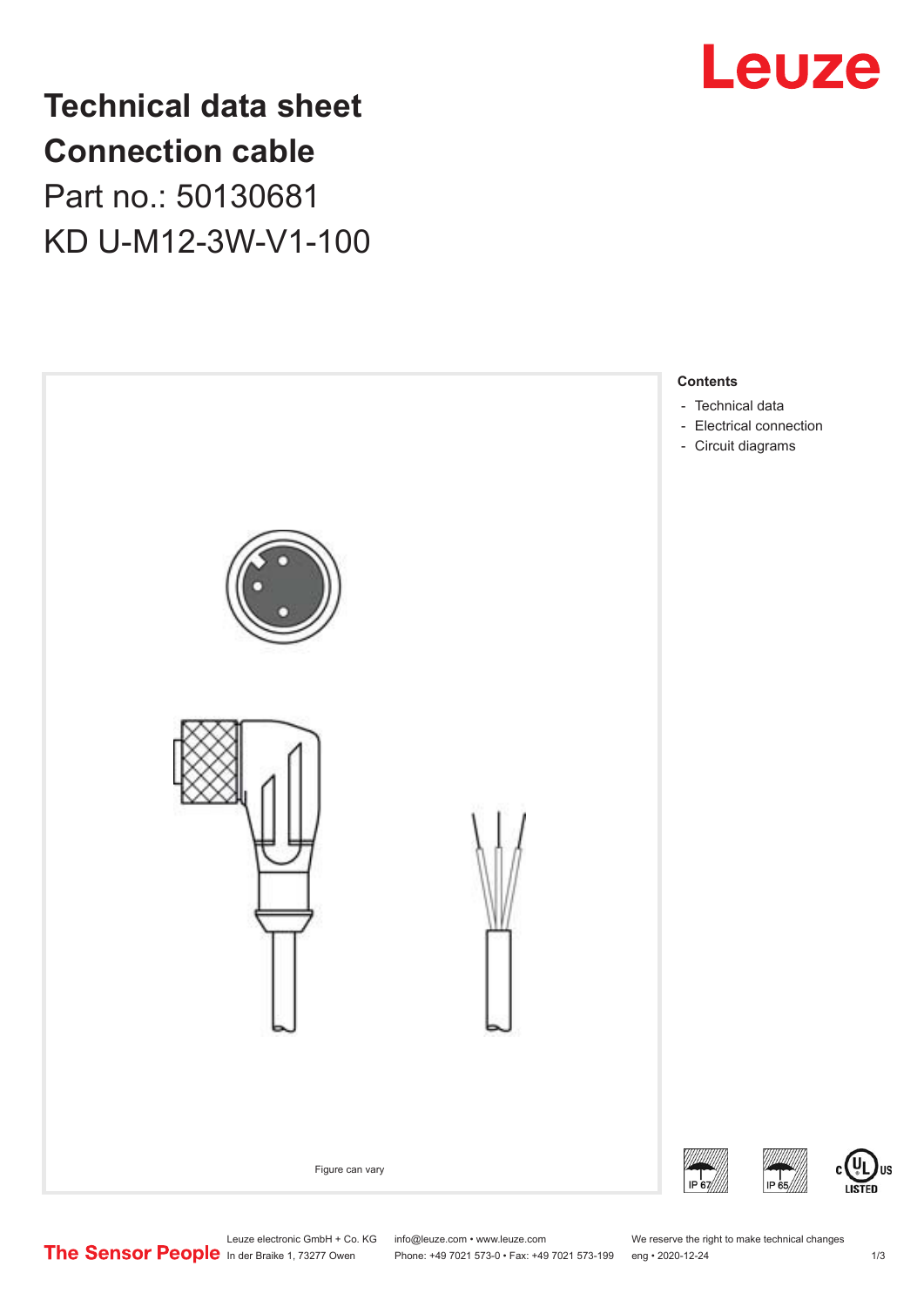### <span id="page-1-0"></span>**Technical data**

#### **Electrical data**

**Performance data**

**Operating voltage** Max. 250 V AC/DC

#### **Connection**

| <b>Connection 1</b>                                    |                                                                                                        |
|--------------------------------------------------------|--------------------------------------------------------------------------------------------------------|
| <b>Type of connection</b>                              | Connector                                                                                              |
| <b>Thread size</b>                                     | M <sub>12</sub>                                                                                        |
| <b>Type</b>                                            | Female                                                                                                 |
| Handle body material                                   | <b>PUR</b>                                                                                             |
| No. of pins                                            | $3 - pin$                                                                                              |
| Version                                                | Angled                                                                                                 |
| Lock                                                   | Screw fitting, nickel-plated diecast zinc,<br>recommended torque 0.6 Nm, self-<br>locking              |
| <b>Connection 2</b>                                    |                                                                                                        |
| <b>Type of connection</b>                              | Open end                                                                                               |
|                                                        |                                                                                                        |
| <b>Cable properties</b><br><b>Number of conductors</b> |                                                                                                        |
| Wire cross section                                     | 3 Piece(s)<br>$0.34 \, \text{mm}^2$                                                                    |
| <b>AWG</b>                                             | 22                                                                                                     |
|                                                        |                                                                                                        |
| Sheathing color                                        | <b>Black</b>                                                                                           |
| Shielded                                               | <b>No</b>                                                                                              |
| Silicone-free                                          | Yes                                                                                                    |
| Cable design                                           | Connection cable (open on one end)                                                                     |
| Cable diameter (external)                              | 4.6 mm                                                                                                 |
| <b>Cable length</b>                                    | 10,000 mm                                                                                              |
| <b>Sheathing material</b>                              | PVC                                                                                                    |
| <b>Wire insulation</b>                                 | PVC                                                                                                    |
| Suitability for drag chains                            | No                                                                                                     |
| Properties of the outer sheathing                      | Free of CFC, cadmium, silicone and<br>lead, easily machine-processable                                 |
| Resistance of the outer sheathing                      | Good oil, gasoline and chemical<br>resistance, flame retardant in<br>accordance with UL 1581 VW1 / CSA |

FT<sub>1</sub>

#### **Mechanical data**

| <b>Width across flats</b>                                       | $13 \text{ mm}$          |
|-----------------------------------------------------------------|--------------------------|
| Bending radius, flexible laying, min.                           | Min. 10 x cable diameter |
| Bending radius, stationary laying, min. Min. 5 x cable diameter |                          |
| <b>Environmental data</b>                                       |                          |
| Ambient temperature, operation,<br>flexible use                 | $-580 °C$                |
| Ambient temperature, operation,<br>stationary use               | $-3080 °C$               |
| <b>Certifications</b>                                           |                          |
| Degree of protection                                            | IP 65                    |
|                                                                 | IP 67                    |
| <b>Certifications</b>                                           | c UL US                  |
| <b>Classification</b>                                           |                          |
| <b>Customs tariff number</b>                                    | 85444290                 |
| eCl@ss 5.1.4                                                    | 27279201                 |
| eCl@ss 8.0                                                      | 27279218                 |
| eCl@ss 9.0                                                      | 27060311                 |
| eCl@ss 10.0                                                     | 27060311                 |
| eCl@ss 11.0                                                     | 27060311                 |
| <b>ETIM 5.0</b>                                                 | EC001855                 |
| <b>ETIM 6.0</b>                                                 | EC001855                 |
| <b>ETIM 7.0</b>                                                 | EC001855                 |

Leuze

### **Electrical connection**

#### **Connection 1**

| Connector                                                                             |
|---------------------------------------------------------------------------------------|
| M <sub>12</sub>                                                                       |
| Female                                                                                |
| <b>PUR</b>                                                                            |
| $3 - pin$                                                                             |
| Angled                                                                                |
| Screw fitting, nickel-plated diecast zinc, recommended<br>torque 0.6 Nm, self-locking |
|                                                                                       |

#### **Pin Conductor color**

| 1 | Brown        |
|---|--------------|
| 3 | <b>Blue</b>  |
| 4 | <b>Black</b> |
|   |              |